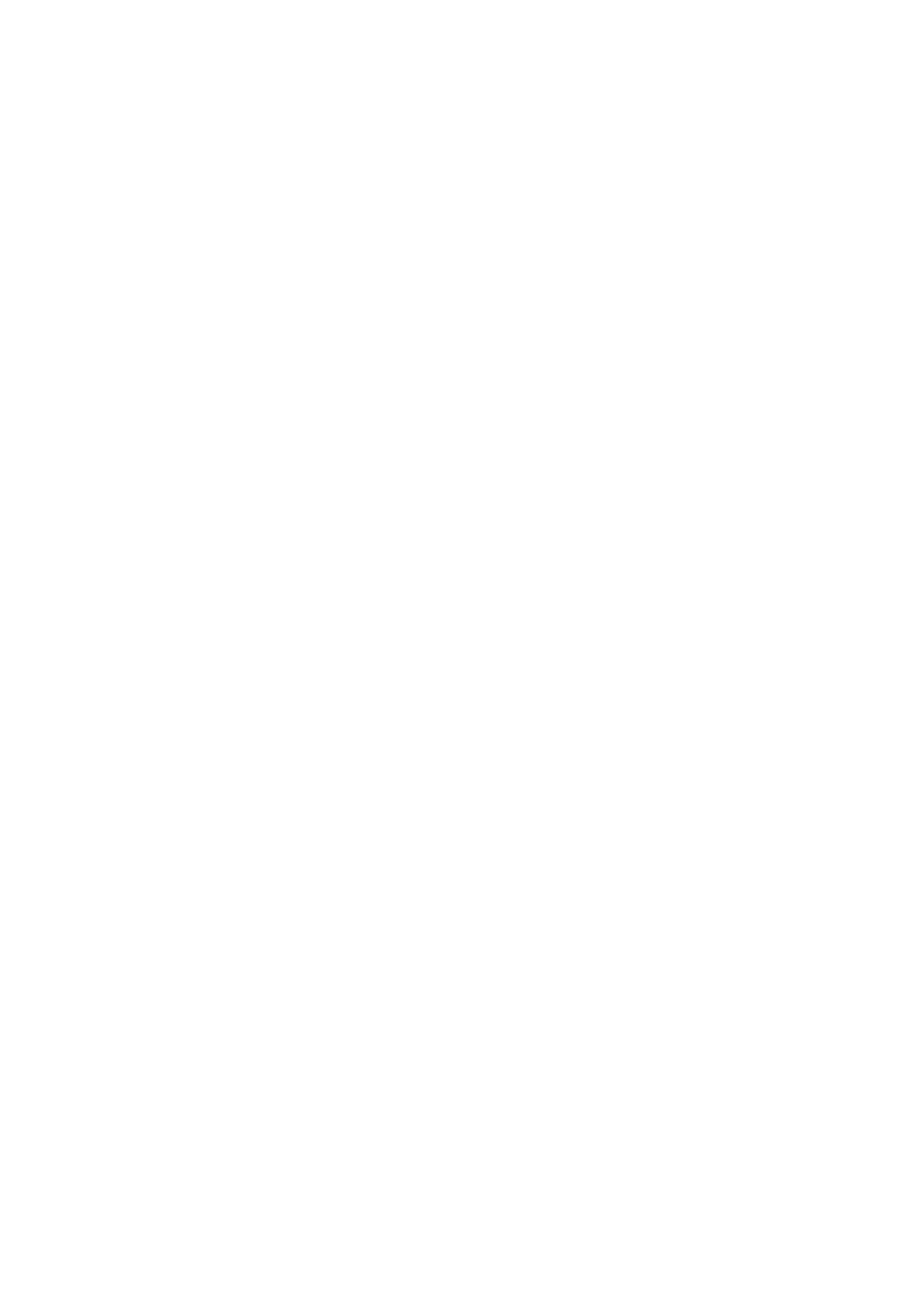## **SCHOOL EDUCATION ACT 1999**

### **DECLARATION OF LOCAL-INTAKE AREAS FOR SCHOOLS WITH PRIMARY STUDENTS**

## **BAYNTON WEST PRIMARY SCHOOL (January 2014)**

The following defines the local-intake area of this school—

From the junction of Baynton Drive and Dampier Road, west along Dampier Road (south side included) to the main drainage channel running north-south, south along this channel to the eastwest section of the Baynton locality boundary, east along this locality boundary to Rosemary Road, north along Rosemary Road (west side included) to Radley Drive, west along Radley Drive (both sides excluded) to Church Way, north between the following streets that are all on the east (both sides in each case) and are excluded from this local-intake area (Parker Close, Church Way, Gammon Court, Comrie Court, McWhirter Way, Snell Place, Featherby Way and Campbell Court) and the following streets on the west (both sides in each case) and are included in this local-intake area (Fabling Court, Britt Place, Watts Place, Tournay Court, Stickney Way and Birch Place) to Baynton Drive and north along Baynton Drive (both sides included) to Dampier Road.

The following defines an optional area between Baynton West Primary School and Millars Well Primary School—

From the junction of Dampier Road and Rosemary Road, south along Rosemary Road to Radley Drive, west along Radley Drive (both sides included) to Church Way, north between the following streets that are all on the east (both sides in each case) and are included in this optional area (Parker Close, Church Way, Gammon Court, Comrie Court, McWhirter Way, Snell Place, Featherby Way and Campbell Court) and the following streets on the west (both sides in each case) and are excluded from this optional area (Fabling Court, Britt Place, Watts Place, Tournay Court, Stickney Way and Birch Place) to Baynton Drive, north along Baynton Drive (both sides excluded) to Dampier Road and east along Dampier Road (south side included) to Rosemary Road.

#### **BEELIAR PRIMARY SCHOOL (January 2014)**

The following defines the local-intake area of this school—

From the junction of Beeliar Drive and Tindal Avenue, south along Tindal Avenue (east side included) to Fancote Avenue, east along Fancote Avenue (north side included) to Henderson Road, south along Henderson Road (east side included) to Russell Road, south east along Russell Road (north side included) to a point due south of the centre of Kogolup Lake, north from this point on Russell Road through Thomsons Lake and Kogolup Lake to Beeliar Drive, west along Beeliar Drive (south side included) to Tindal Avenue.

## **BERTRAM PRIMARY SCHOOL (January 2014)**

The following defines the local-intake area of this school—

From the junction of Orton Road and Casuarina Road, south along Casuarina Road (west side included) to Lydon Road, south along Lydon Road (west side included) to Banksia Road, south east and south west along Banksia Road (west side included) to Duckpond Road, north west along Duckpond Road (north side included) to the local government boundary between the Town of Kwinana and City of Rockingham, west along this local government boundary to Wellard Road, north and north west along Wellard Road (east and north sides included) to the junction of Bertram Road and Wellard Road, continue south west along Wellard Road to the railway line, north east along the railway line to Sulphur Road, south east and east along Sulphur Road (south side included) to Holden Close, east along Holden Close (south side included) to the western end of Orton Road, east along Orton Road (south side included) to the western boundary of Marri Park Golf Course, north along the western boundary of Marri Park Golf Course to Thomas Road, north east along Thomas Road (south side included) to the local government boundary between the Town of Kwinana and the Shire of Serpentine—Jarrahdale, and south along this local government boundary to the junction of Orton Road and Casuarina Road.

# **BUTLER PRIMARY SCHOOL (January 2014)**

The following defines the local-intake area of this school—

From the junction of Marmion Avenue and Lukin Drive, east along Lukin Drive (north side included) to Connolly Drive, north west along Connolly Drive (west side included) to Exmouth Drive, north west along Exmouth Drive (west side included) to Goodwick Street, west along Goodwich Street (south side included) to Whitland Street, south along Whitland Street (south side included) to Camborne Way, north west along Camborne Way (west side included) to Carmathen Avenue, west along Carmathen Avenue (south side included) to Marmion Avenue, west from the junction of Carmathen Avenue and Marmion Avenue to the coastline, south along the coastline to the locality boundary between Jindalee and Quinns Rocks, east along the locality boundary between Jindalee and Quinns Rocks (north side included) to Marmion Avenue, south east along Marmion Avenue (east side included) to Lukin Drive.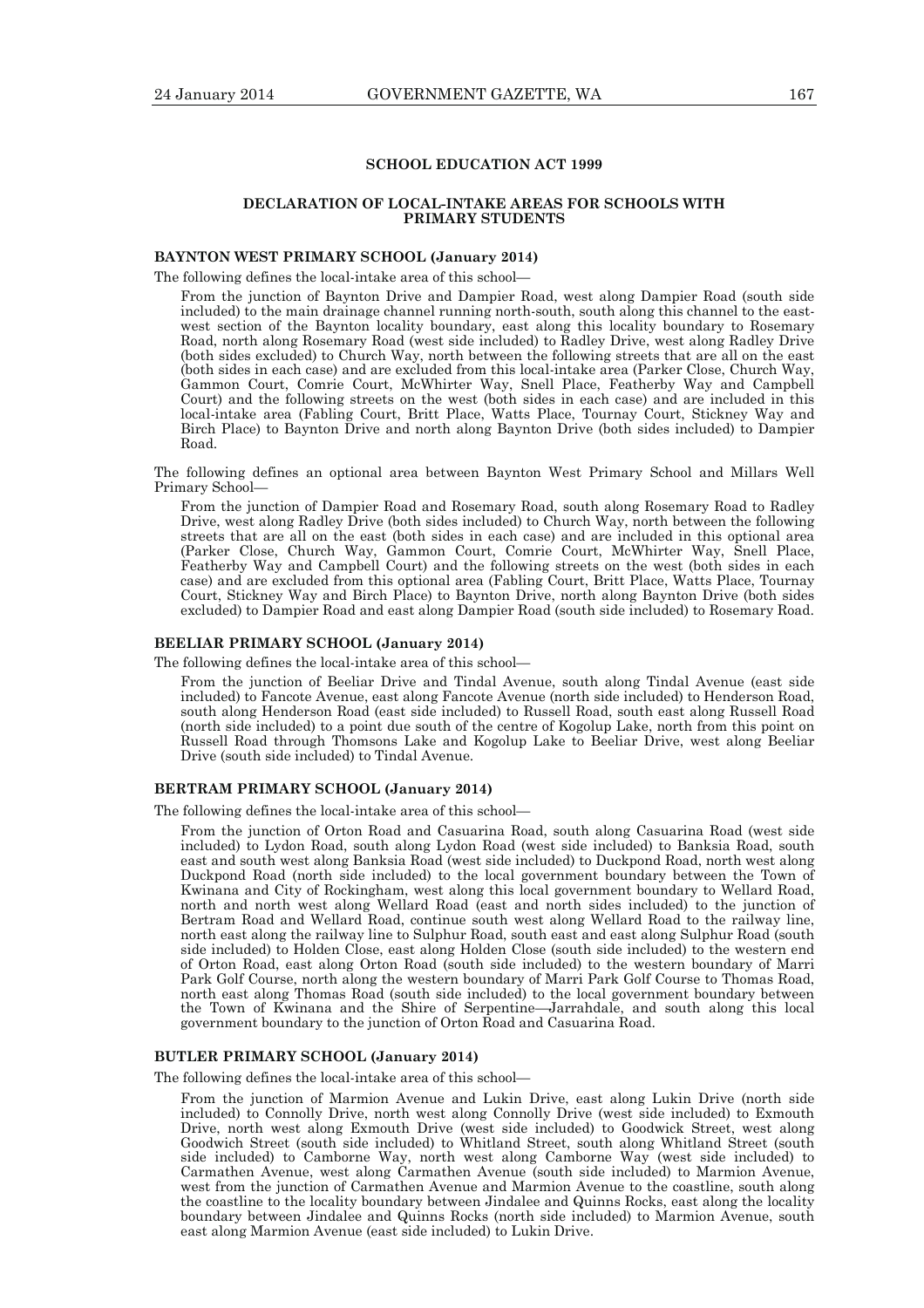#### **CALISTA PRIMARY SCHOOL (January 2014)**

The following defines the local-intake area for this school—

From the junction of Wellard Road and Parmelia Avenue, north along Parmelia Avenue (west side included) to Chisham Avenue, west along Chisham Avenue (south side included) to Meares Avenue, north along Meares Avenue (west side included) to Sulphur Road, west along Sulphur Road (south side included) to Summerton Road, west along Summerton Road (south side included) to the western end of Summerton Road (near the Kwinana Golf Club clubhouse), north along Stanyford Way (west side included) to Gentle Road, west along Gentle Road (south side included) to the proposed Tasker Road, west along the proposed Tasker Road (south side included) and its western extension to the railway line, south along the railway line to Wellard Road and east south east along Wellard Road (north side included) to Parmelia Avenue.

## **EAST BUTLER PRIMARY SCHOOL (January 2014)**

The following defines the local-intake area of this school—

From the intersection of Connolly Drive and Lukin Drive, north west along Connolly Drive (east side included) to Exmouth Drive, north west along Exmouth Drive (east side included) to Butler Boulevard, east along Butler Boulevard (south side included) to the proposed extension of the Mitchell Freeway, south east along the proposed Mitchell Freeway (west side included) to the proposed extension of Lukin Drive, west along Lukin Drive (north side included) to Connolly Drive.

## **JOHN BUTLER PRIMARY COLLEGE (January 2014)**

The following defines the local-intake area of this school—

From the junction of the coastline and the locality boundary between Alkimos and Eglington south east along the coastline to a point west of the extension from the junction of Carmethan Avenue and Marmion Avenue, east along this line to the junction of Carmathen Avenue and Marmion Avenue, (north side included), west along Carmathen Avenue (north side included) to Camborne Way, south east along Camborne Way (east side included) to Whitland Street, north east along Whitland Street (north side included) to Goodwick Street, east along Goodwick Street (north side included) to Exmouth Drive, north west along Exmouth Drive (west side included) to Butler Boulevard, north east along Butler Boulevard (north side included) to the proposed extension of the Mitchell Freeway, north along the proposed extension of the Mitchell Freeway (west side included) to the locality boundary between Alkimos and Eglington, west along the locality boundary between Alkimos and Eglington to the coastline.

## **HAMMOND PARK PRIMARY SCHOOL (January 2014)**

The following defines the local-intake area of this school—

From the intersection of the Kwinana Freeway and Russell Road, south along the Kwinana Freeway (west side included) to Anketell Road, west along Anketell Road (north side included) to Abercrombie Road, north along Abercrombie Road (east side included) to Hope Valley Road, north west along Hope Valley Road (north side included) to Rockingham Road, north along Rockingham Road (east side included) to Dalison Avenue, east along Dalison Avenue (south side included) to the railway line, north along the railway line (east side included) to Russell Road, and east along Russell Road (south side included) to the Kwinana Freeway.

## **KINGSTON PRIMARY SCHOOL (January 2014)**

The local-intake area of this school is defined by the following two areas—

- 1. From the bridge carrying the Australind Bypass over the Brunswick River, north east and south east along the Brunswick River to a point on the northern extension of Inkerman Road, south along this extension to the junction of Victoria Road and Inkerman Road, west along Victoria Road (north side included) to Australind Bypass, north along Australind Bypass (east side included) to its junction with Paris Road, west along Paris Road (north side included) to Brunswick River, north and east along Brunswick River to Australind Bypass.
- 2. From the junction of the Old Coast Road and Noble Road, west along Noble Road (south side included) and its westward extension to the Indian Ocean coastline, south along the coastline to a point on the westward extension of Buffalo Road, east along this extension and Buffalo Road (north side included) to the Old Coast Road, and north along the Old Coast Road (west side included) to Noble Road.

The following defines an optional area between Kingston Primary School and Brunswick Junction Primary School—

From the junction of the Old Coast Road and Noble Road, east to Runnymede Road and continuing east to the Wellesley River Diversion Drain, south west along the Wellesley River Diversion Drain to the Wellesley River, south along the Wellesley River to the confluence with the Brunswick River, west along the Brunswick River to the Australind Bypass, north along the Australind Bypass (east side included) and continuing north along the Old Coast Road (east side included) to Noble Road.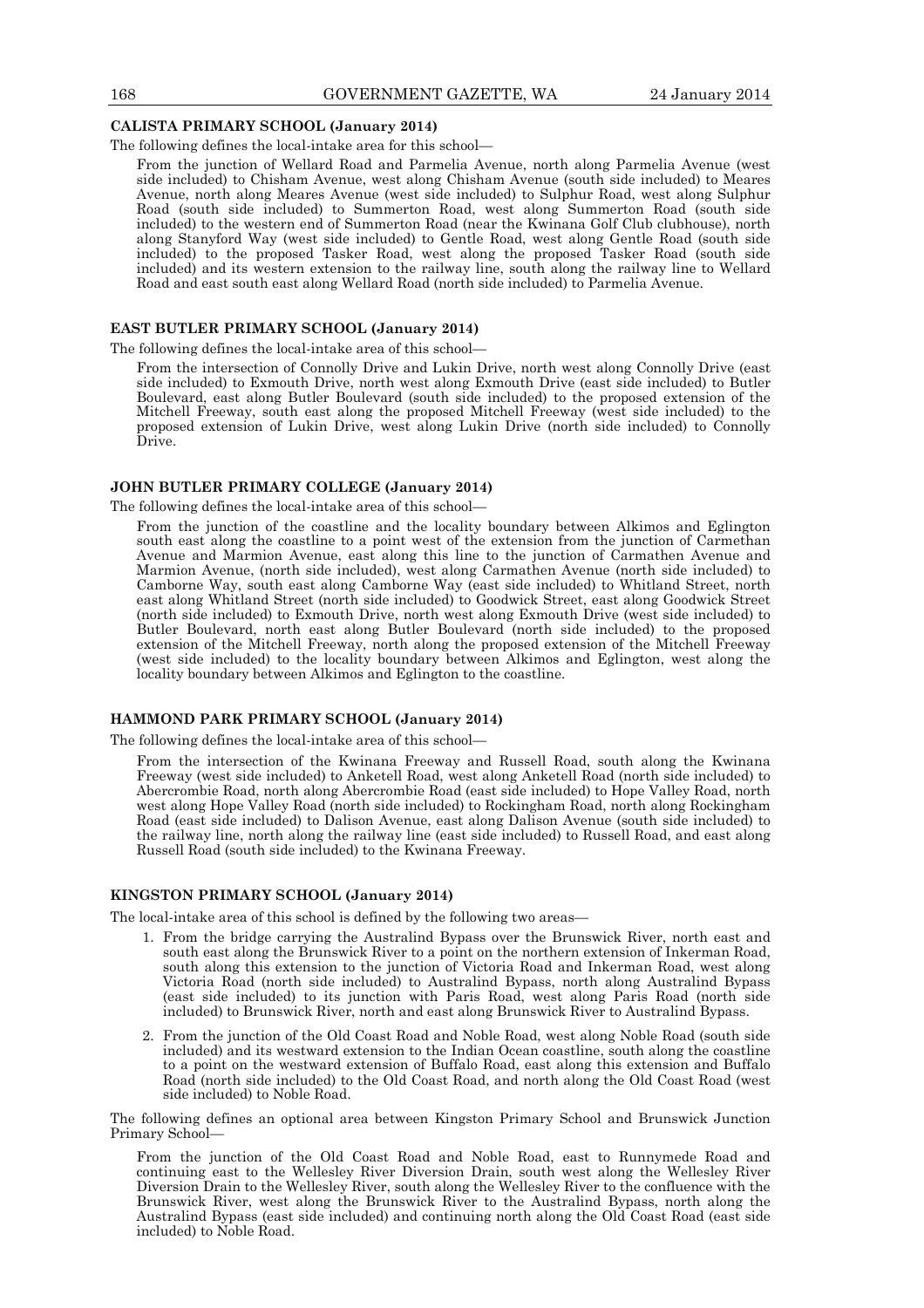## **LAKELANDS PRIMARY SCHOOL (January 2014)**

The school will open in 2014 with Kindergarten and Preprimary year levels and in 2015 it will offer Kindergarten to Year 6.

The following defines the local-intake area for this school—

From a point on both the Indian Ocean coastline and local government boundary between City of Mandurah and City of Rockingham, east along this local government boundary to Kwinana Freeway, south west along Kwinana Freeway (west side included) to Mandjoogoordap Drive, continue south west along Mandjoogoordap Drive (west side included) to the eastern extension of Glendale Street, west along this extension and west along Glendale Street (north side included) to Pebble Beach Boulevard, west along Pebble Beach Boulevard (north side included) to Broadstone Vista, north west along Broadstone Vista (east side included) to Lord Hobart Drive, west along Lord Hobart Drive (north side included) and its extension to the coastline and north along the coastline to the local government boundary between City of Mandurah and City of Rockingham.

## **LEDA PRIMARY SCHOOL (January 2014)**

The following defines the local-intake area of this school—

From the junction of Wellard Road and Bertram Road, south east and south along Wellard Road (west side included) to the local government boundary between Town of Kwinana and City of Rockingham, south west and west along this local government boundary to Mandurah Road, north west along Mandurah Road (north east side included) to Gilmore Avenue, north east along Gilmore Avenue (south side included) to the local government boundary between the Town of Kwinana and the City of Rockingham, north, west and north along this local government boundary to Wellard Road, and south east along Wellard Road (south side included) to the junction with Bertram Road.

## **MEDINA PRIMARY SCHOOL (January 2014)**

The following defines the local-intake area of this school—

From the junction of Thomas Road and Gilmore Avenue, south along Gilmore Avenue (west side included) to Summerton Road, west along Summerton Road (north side included) to the western end of Summerton Road (near the Kwinana Golf Club clubhouse), north along Stanyford Way (east side included) to Gentle Road, west along Gentle Road (north side included) to the proposed Tasker Road, west along the proposed Tasker Road (north side included) and its western extension to the railway line, north along the railway line to Rockingham Road, north east along Rockingham Road (east side included) to the junction with Thomas Road, due west from this point to the coastline of the Indian Ocean and north along the coastline to a point coinciding with the westerly extension of Hope Valley Road, east from this point to and along Hope Valley Road (south side included) to Rockingham Road, south east along Hope Valley Road (southwest side included) to Abercrombie Road, south along Abercrombie Road (west side included) to Thomas Road, and east along Thomas Road (south side included) to Gilmore Avenue.

# **MILLARS WELL PRIMARY SCHOOL (January 2014)**

The following defines the local-intake area of this school—

From the junction of Dampier Road and Broadhurst Road, north along Broadhurst Road (west side included) to Balmoral Road, from this junction north west to the northernmost point of the caravan park site boundary, south west along the north western site boundary of the caravan park to Balmoral Road, south east along Balmoral Road (north side included) to

Bathgate Road, south along Bathgate Road (east side included) to Dampier Road and east along Dampier Road (north side included) to Broadhurst Road.

The following defines an optional area between Baynton West Primary School and Millars Well Primary School—

From the junction of Dampier Road and Rosemary Road, south along Rosemary Road to Radley Drive, west along Radley Drive (both sides included) to Church Way, north between the following streets that are all on the east (both sides in each case) and are included in this optional area (Parker Close, Church Way, Gammon Court, Comrie Court, McWhirter Way, Snell Place, Featherby Way and Campbell Court) and the following streets on the west (both sides in each case) and are excluded from this optional area (Fabling Court, Britt Place, Watts Place, Tournay Court, Stickney Way and Birch Place) to Baynton Drive, north along Baynton Drive (both sides excluded) to Dampier Road and east along Dampier Road (south side included) to Rosemary Road.

# **MOUNT TARCOOLA PRIMARY SCHOOL (January 2014)**

The following defines the local-intake area of this school—

From the junction of Brand Highway and Olive Street, north along Brand Highway (east side included) to the railway line, east, south east and east along the railway line to the locality boundary between Karloo and Narngulu, south, west, south and south east along the locality boundary between Karloo and Narngulu to the locality boundary between Karloo and Wandina, west and northwest along the locality boundary between Karloo and Wandina to a point on the eastern extension of Barrett Drive, west along this eastern extension of Barrett Drive to Barrett Drive, west and north west along Barrett Drive (north side included) to Brand Highway, south along Brand Highway (west side included) to Lockyer Road, south west along Lockyer Road (north side included) and its south west extension to the Indian Ocean coastline, generally north along the coastline to a point on the south western extension of Olive Street, north east along this extension and north east along Olive Street (south side included) to Brand Highway.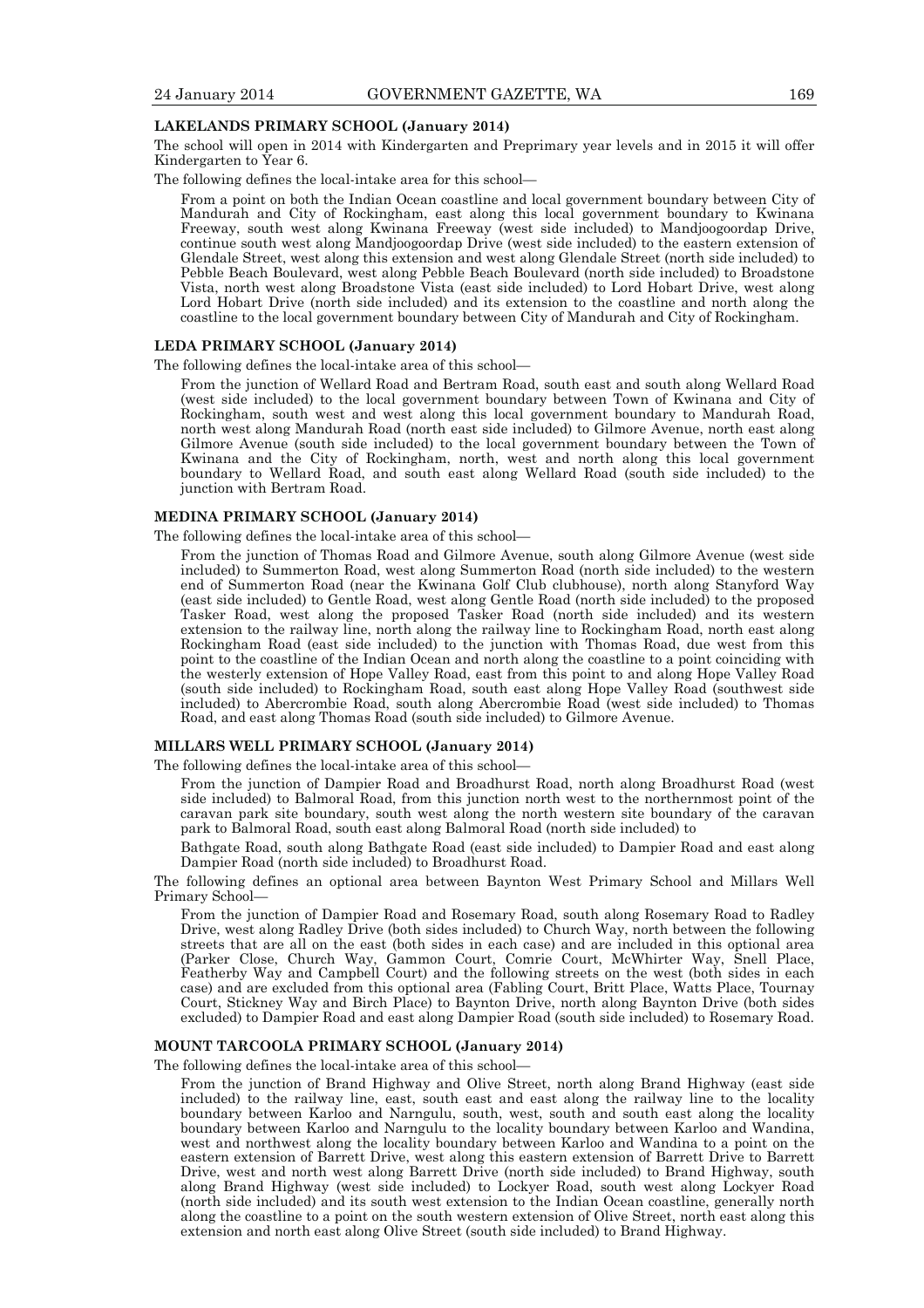## **NORTH PARMELIA PRIMARY SCHOOL (January 2014)**

The following defines the local-intake area of this school—

From the junction of Anketell Road and Thomas Road, south west along Thomas Road (north side included) to the western boundary of Marri Park Golf Course, south along the western boundary of Marri Park Golf Course to Orton Road, west along Orton Road (north side included) and across the Kwinana Freeway to the eastern end of Holden Close, west along Holden Close (north side included) to Sulphur Road, west along Sulphur Road (north side included) to the railway line, south west along the railway line to Wellard Road, west along Wellard Road (north side included) to Parmelia Avenue, north along Parmelia Avenue (east side included) to Sulphur Road, east along Sulphur Road (south side included) to Hennessy Avenue , north west along Hennessy Avenue (east side included) to Wiggins Road, north east along Wiggins Road (east side included) to Clarinda Avenue, north from this junction to the proposed junction of Portchester Avenue and Dunrobin Avenue, north along Dunrobin Avenue (east side included) to Nottingham Parkway, north along the western arm of Nottingham Parkway (east side included) to Thomas Road, west along Thomas Road (north side included) to Mclaughlan Road, north along Mclaughlan Road (east side included) to Anketell Road, and east along Anketell Road (south side included) to Thomas Road.

## **ORELIA PRIMARY SCHOOL (January 2014)**

The following defines the local-intake area of this school—

From the junction of Gilmore Avenue and Sulphur Road, east along Sulphur Road (north side included) to Meares Avenue, south along Meares Avenue (east side included) to Chisham Avenue, east along Chisham Avenue (north side included) to Parmelia Avenue, north along Parmelia Avenue (west side included) to Sulphur Road, east along Sulphur Road (north side included) to Hennessy Avenue, north west along Hennessy Avenue (west side included) to Wiggins Road, north east along Wiggins Road (west side included) to Clarinda Avenue, north from this junction to the proposed junction of Portchester Avenue and Dunrobin Avenue, north along Dunrobin Avenue (west side included) to Nottingham Parkway, north along the western arm of Nottingham Parkway (west side included) to Thomas Road, west along Thomas Road (south side included) to Mclaughlan Road, north along Mclaughlan Road (west side included) to Anketell Road, west along Anketell Road (south side included) to Abercrombie Road, south along Abercrombie Road (east side included) to Thomas Road, east along Thomas Road (north side included) to Gilmore Avenue, and south along Gilmore Avenue (east side included) to Sulphur Road.

### **PEGS CREEK PRIMARY SCHOOL (January 2014)**

The following defines the local-intake area of this school—

From the junction of Dampier Road and Broadhurst Road (east side included), to Balmoral Road, east along Balmoral Road (south side included) to Cossack Road, north to Corral Road, east and south east along Corral Road (south and west sides included) to Searipple Road, south west along Searipple Road (west side included) to Warambie Road, south along Searipple Road (both sides excluded) from Warambie Road to Dampier Road and west along Dampier Road (north side included) to Broadhurst Road.

#### **SOUTH COOGEE PRIMARY SCHOOL (January 2014)**

The following defines the local-intake area for this school—

From the intersection of Yangebup Road and Spearwood Avenue, south along Spearwood Avenue (west side included) to Beeliar Drive, west along Beeliar Drive (north side included) to Tindal Avenue, south along Tindal Avenue (west side included) to Fancote Avenue, east along Fancote Avenue (south sided included) to Henderson Road, south along Henderson Road (west side included) to Russell Road, north west along Russell Road (north side included) to the railway line (and the locality boundary between Wattleup and Henderson), south along the railway line (west side included) to Dalison Avenue, west along Dalison Avenue (north side included) to Rockingham Road, north along Rockingham Road (east side included) to Stock Road, and continuing north along Stock Road (east side included) to a point on the western extension of Erceg Road, east from the point on Stock Road along this extension, and continuing east along Erceg Road (south side included) to the railway line, north and east along the railway line to the intersection with Spearwood Avenue, and south along Spearwood Avenue (west side included) to the intersection of Yangebup Road and Spearwood Avenue.

## **SUCCESS PRIMARY SCHOOL (January 2014)**

The following defines the local-intake area of this school—

From the intersection of the Kwinana Freeway and Bartram Road, south along the Kwinana Freeway (west side included) to Russell Road, west along Russell Road (north side included) to a point due south of the centre of Kogolup Lake, north from this point on Russell Road through Thomsons Lake to a point on the western extension of Bartram Road, east from the point on Thomsons Lake along this extension and continuing east along Bartram Road (south side included) to the Kwinana Freeway.

#### **TAMBREY PRIMARY SCHOOL (January 2014)**

The following defines the local-intake area of this school—

From the junction of Dampier Road and Bathgate Road, north along Bathgate Road (west side included) to Balmoral Road, north west, west and south along Balmoral Road (south west and south east sides included) to Rankin Road, west along Rankin Road (both sides included) to the main drainage channel running north-south, south along the main drainage channel to Dampier Road and east along Dampier Road (north side included) to Bathgate Road.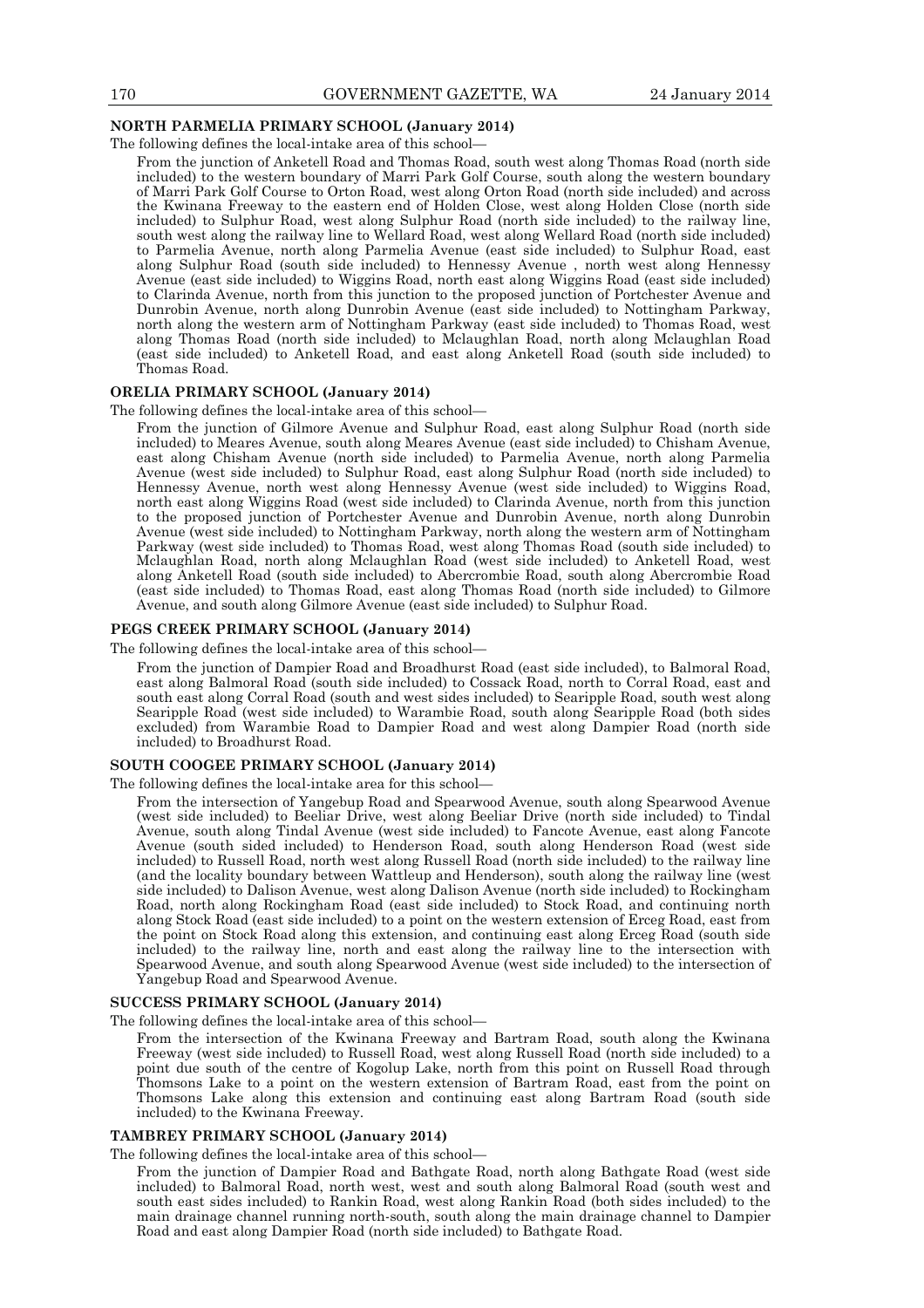## **TREENDALE PRIMARY SCHOOL (January 2014)**

The following defines the local-intake area of this school—

From the junction of Paris Road and Australind Bypass, south along the Australind Bypass (west side included) to the junction with Victoria Road, east long Victoria Road (south side included) to Inkerman Road, south along Inkerman Road (west side included) to Raymond Road, east long Raymond Road (south side included) to the boundary between Lots 2 and 6, south along this boundary to Treendale Road, and continuing south between Lots 3 and 6 and its southern extension along the eastern boundary of Lot 314 to the Collie River, generally west along the Collie River to its confluence with Brunswick River, north along the Brunswick River to the bridge on Paris Road, and east from the bridge along Paris Road (south side included) to the intersection with the Australind Bypass.

# **WANDINA PRIMARY SCHOOL (January 2014)**

#### The following defines the local-intake area of this school—

From the Greenough River at a point on the eastern extension of Glengarry Road (Moonyoonooka), west along Glengarry Road (south side included) to Prendergast Lane, south along Prendergast Lane (east side included) to Bootenal Road, west and south west along Bootenal Road (south side included) to the Geraldton-Walkaway Road, north west along the Geraldton-Walkaway Road (south west side included) to Rudds Gully Road, south west along Rudds Gully Road (south east side included) to the locality boundary between Rudds Gully and Narngulu, north, west, north west and west along the locality boundary for Rudds Gully to the locality boundary of Wandina, north west along the locality boundary of Wandina to a point on the eastern extension of Barrett Drive, west along this eastern extension of Barrett Drive to Barrett Drive, west and north west along Barrett Drive (south side included) to Brand Highway, south along Brand Highway (east side included) to Lockyer Road, south west along Lockyer Road (south side included) and its south west extension to the Indian Ocean coastline and generally south along the coastline to a point on the south west extension of Phillips Road (Greenough).

#### **YANCHEP BEACH PRIMARY SCHOOL (January 2014)**

The following defines the local-intake area of this school—

From a point on the coastline located south west from the junction of Yanchep Beach Road and Two Rocks Road, north east from this point to the junction of Yanchep Beach Road and Two Rocks Road, east along Yanchep Beach Road (north side included) to the western boundary of Yanchep National Park, north and west along this boundary to the intersection with the locality boundary between Yanchep and Two Rocks, west along this locality boundary to the coastline, and south along the coastline to the point on the coastline located south west from the junction of Yanchep Beach Road and Two Rocks Road.

# **YANCHEP DISTRICT HIGH SCHOOL (January 2014)**

The following defines the local-intake area for students in the primary school year levels of Yanchep District High School—

From a point on the coastline located south west from the junction of Yanchep Beach Road and Two Rocks Road, north east from this point to the junction of Yanchep Beach Road and Two Rocks Road, east along Yanchep Beach Road (south side included) to the western boundary of Yanchep National Park, north and west along this boundary to the locality boundary between Two Rocks and Yanchep, north, east and north along the locality boundary of Two Rocks and Yanchep to the local government boundary between City of Wanneroo and Shire of Gingin, east, south and east along this boundary to the local government boundary between City of Wanneroo and Shire of Chittering, south along this local government boundary to the locality boundary between Yanchep and Pinjar, west and south along this locality boundary to Old Yanchep Road, north west along Old Yanchep Road (north side included) to a point on the eastern extension of Doogarch Road, west along this extension and west along Doogarch Road (north side included) to Bernard Road South, south south west from this junction to a point on Wanneroo Road on the eastern extension of the locality boundary between Alkimos and Eglinton, west along this extension and this locality boundary to the coastline, and generally north west along the coastline to the point on the coastline located south west from the junction of Yanchep Beach Road and Two Rocks Road.

———————————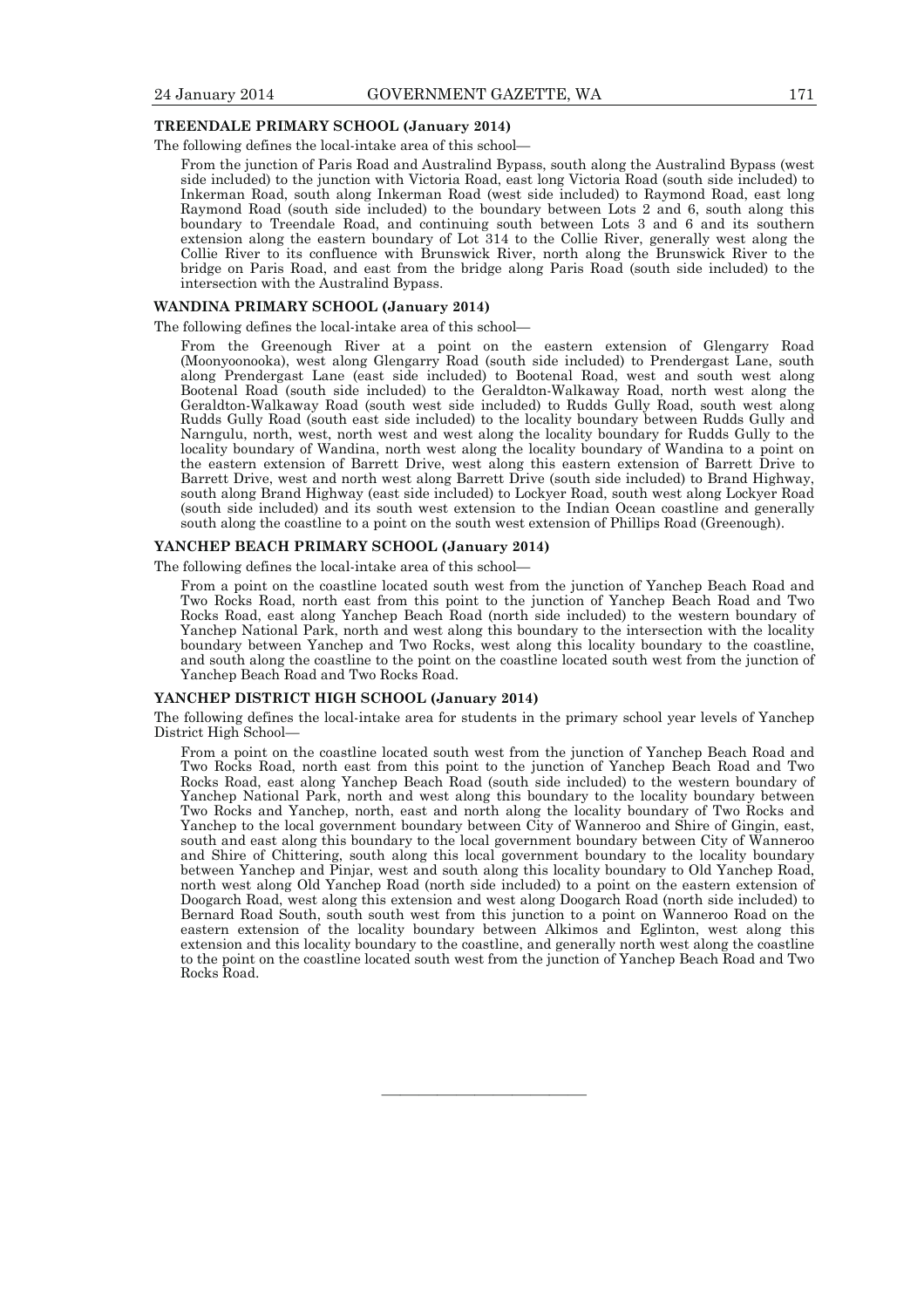# **DECLARATION OF LOCAL-INTAKE AREAS FOR SCHOOLS WITH SECONDARY STUDENTS**

## **BALDIVIS SECONDARY COLLEGE (January 2014)**

The following defines the local-intake area of this school—

From the junction of Mandurah Road and Stakehill Road, north along Mandurah Road to Millar Road West (along which is located the local government boundary of the Town of Kwinana and the City of Rockingham), east along the local government boundary of the Town of Kwinana and the City of Rockingham to Duckpond Road, south east along Duckpond Road (south west side included) to Mundijong Road and the local government boundary between the City of Rockingham and the Shire of Serpentine—Jarrahdale, south west along this local government boundary to its junction with the Serpentine River, south from this junction to Karnup Road, east along Karnup Road (south side included) to Yangedi Road, south along Yangedi Road (west side included) to Henderson Road West, west along Henderson Road West (north side included) to the local government boundary between the City of Rockingham and the Shire of Serpentine—Jarrahdale, south along this local government boundary to the local government boundary between the City of Rockingham and Shire of Murray, west along this local government boundary to the Serpentine River, north along the Serpentine River to the locality boundary between Baldivis and Karnup, west along this locality boundary to the junction of Stakehill Road and Baldivis Road and west along Stakehill Road (north side included) to Mandurah Road.

### **BYFORD SECONDARY COLLEGE (January 2014)**

The following defines the local-intake area of this school—

From the intersection of Tonkin Highway and Rowley Road, east along Rowley Road (south side included) to the local government boundary between the City of Armadale and the Shire of Serpentine-Jarrahdale, north east from this point to the junction of Hilbert Road and the Wungong River, south east and east along the Wungong River to Rowley Road, north east along Rowley Road (south east side included) to Eleventh Road, south east along Eleventh Road (south west side included) to the South Western Highway, south along the South Western Highway (west side included) to the east-west section of the local government boundary between the City of Armadale and the Shire of Serpentine—Jarrahdale, generally east and south east along this local government boundary through the Wungong Reservoir and east, south and east to the local government boundary between the City of Armadale and the Shire of Wandering, north east and east along this local government boundary to the local government boundary between the Shire of Beverley and the Shire of Wandering, east, south, and east along this local government boundary to the local government boundary between the Shire of Brookton and the Shire of Wandering, south along this local government boundary to its extension to Lindy Lane, west along Lindy Lane (north side included) to Metro Road, south on Metro Road (west side included) to Cowcher Road, west along Cowcher Road (north side included) to Albany Highway, north west along Albany Highway (east side included) to the local government boundary between the Shire of Boddington and the Shire of Wandering, west along this local government boundary to the local government boundary between the Shire of Wandering and the Shire of Murray, north along this local government boundary to the local government boundary between the Shire of Murray and the Shire of Serpentine—Jarrahdale, west along this local government boundary to the South Western Highway and continuing west and north along this local government boundary to the local government boundary between the City of Rockingham and the Shire of Serpentine— Jarrahdale, north along this local government boundary to Henderson Road West, east along Henderson Road West (south side included) to Yangedi Road, north along Yangedi Road (east side included) to Karnup Road, west along Karnup Road (north side included) to a point on Karnup Road due south of the junction of the Serpentine River and the drain that is parallel to Wikinson Road, due north from this point on Karnup Road to this drain-river junction on the local government boundary between the City of Rockingham and the Shire of Serpentine—Jarrahdale, north from this drain-river junction along this local government boundary to Mundijong Road, east along Mundijong Road (south side included) to King Road, north along King Road (east side included) to Thomas Road, east along Thomas Road (east side included) to the drain crossing Thomas Road, north along the drain to Kargotich Road, north along Kargotich Road (east side included) to Rowley Road, east along Rowley Road (south side included) to Tonkin Highway.

## **GILMORE COLLEGE (January 2014)**

The following defines the local-intake area of this school—

From a point on the western extension of Hope Valley Road on the Indian Ocean coastline, east along this extension and Hope Valley Road (south side included) to Rockingham Road, north along Rockingham Road (east side included) to the local government boundary between the City of Cockburn and the Town of Kwinana, east along this local government boundary to Mandogalup Road, south along Mandogalup Road (west side included) to a point due north of the junction between Anketell Road and Clementi Road, south to this road junction, east along Anketell Road (south side included) to Thomas Road, south west along Thomas Road (west side included) to King Road, south along King Road (west side included) to Mundijong Road, west along Mundijong Road (north side included) to Duckpond Road, north west along Duckpond Road (east side included) to the local government boundary between Town of Kwinana and City of Rockingham, north west and west along this local government boundary to the Mandurah Road, north west